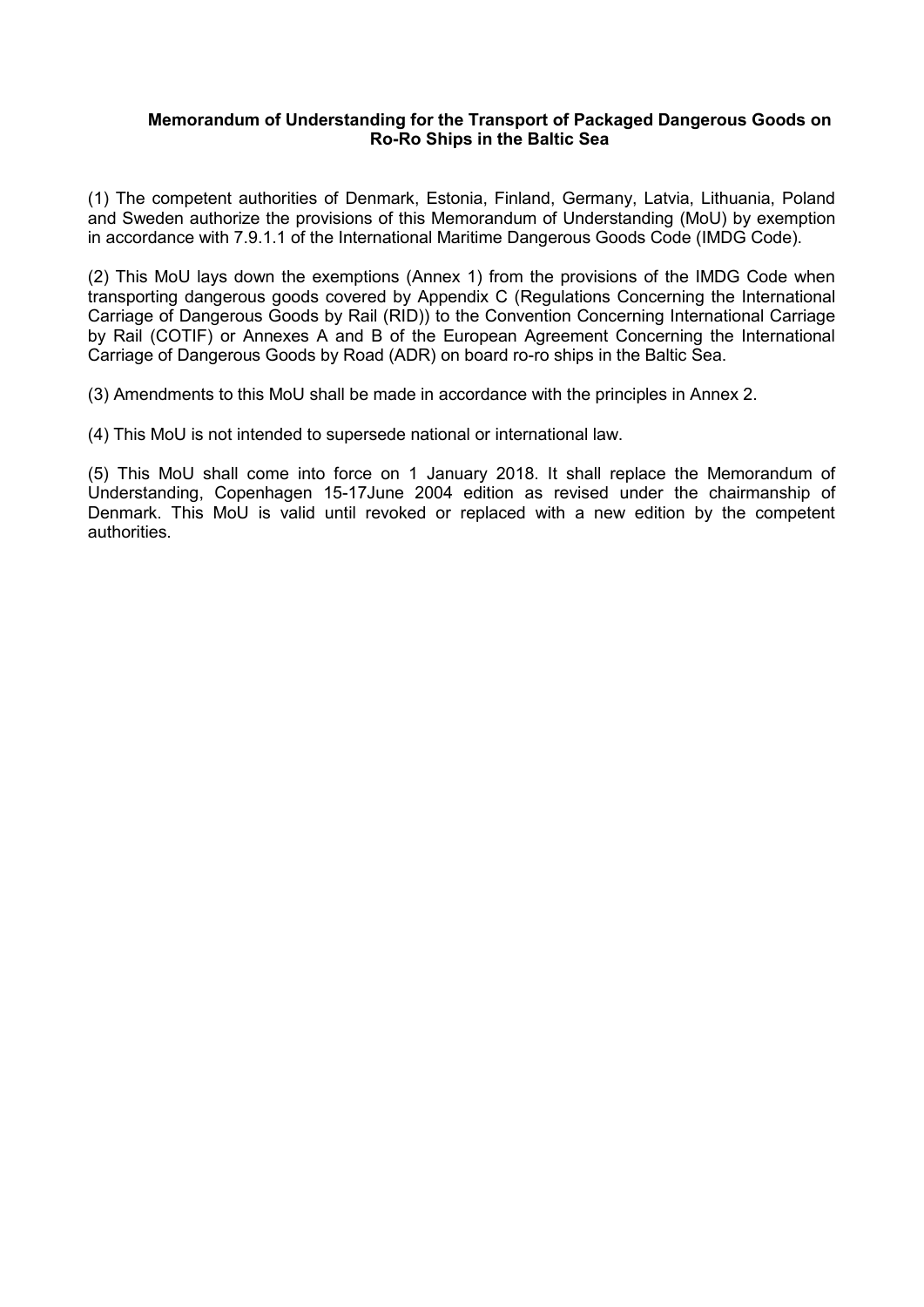### **Memorandum of Understanding for the Transport of Packaged Dangerous Goods in the Baltic Sea**

#### **Section 1 Scope**

By derogation from the provisions of the IMDG Code, the present provisions (hereinafter this MoU) may be applied on all ro-ro ships operating within the Baltic Sea proper, the Gulf of Bothnia, the Gulf of Finland and the entrance to the Baltic Sea bounded in the north by the line Skaw-Lysekil.

# **Section 2**

# **Definitions**

(1) The terms used in this MoU refer to the IMDG Code except those listed below in this section.

(2) Shipowner means company as defined in the ISM Code.

(3) Low Wave Height Area (LWHA) is a sea area where according to the Agreement concerning specific stability requirements for ro-ro passenger ships undertaking regular scheduled international voyages between or to or from designated ports in North West Europe and the Baltic Sea, 28 February 1996 (Stockholm Agreement), put into effect on 1 April 1997, the significant wave height does not exceed 2.3 metres by a probability of more than 10 % on a yearly basis (see Appendix 1 of Annex 1). Traffic in other areas can be considered as LWHA traffic by the competent authorities concerned if an equivalent level of safety can be assured.

#### **Section 3**

#### **Exempted dangerous goods**

(1) Sections 3.4.4, 3.4.6 and 3.5.6 and chapter 5.4 of the IMDG Code need not be applied to dangerous goods transported in accordance with Chapter 3.4 and/or 3.5 of ADR/RID provided that the master has been informed by the consignor or his representative of the UN number(s) as well as class(es) of the respective dangerous goods. However, that information is not required for transport in accordance with subsection 3.5.1.4 of ADR/RID. Subsection 3.4.5.5 of the IMDG Code needs not be applied if the cargo transport unit (CTU) is marked in accordance with section 10 (1) c) of this MoU.

(2) The provisions of the IMDG Code need not be applied to dangerous goods exempted in accordance with paragraphs 1.1.3.1 (b) – (f) or 1.1.3.2 (a), (c) or (e) or 1.1.3.4.1 of ADR/RID provided that the master has been informed by the consignor or his representative that these paragraphs of ADR/RID are applied. This information is not required for dangerous goods exempted by the IMDG Code. However, UN 1327 shall be transported in accordance with the provisions of the IMDG Code.

(3) Irrespective of special provision 961 of the IMDG Code, the consignor or his representative shall inform the master of the presence of a vehicle (UN 3166 or UN 3171) when the vehicle is loaded in a closed or sheeted CTU.

#### **Section 4 Training**

Consignors and shipowners shall ensure that the persons involved in the transport of CTUs under the provisions of this MoU are made familiar, through repeated training, with the application of this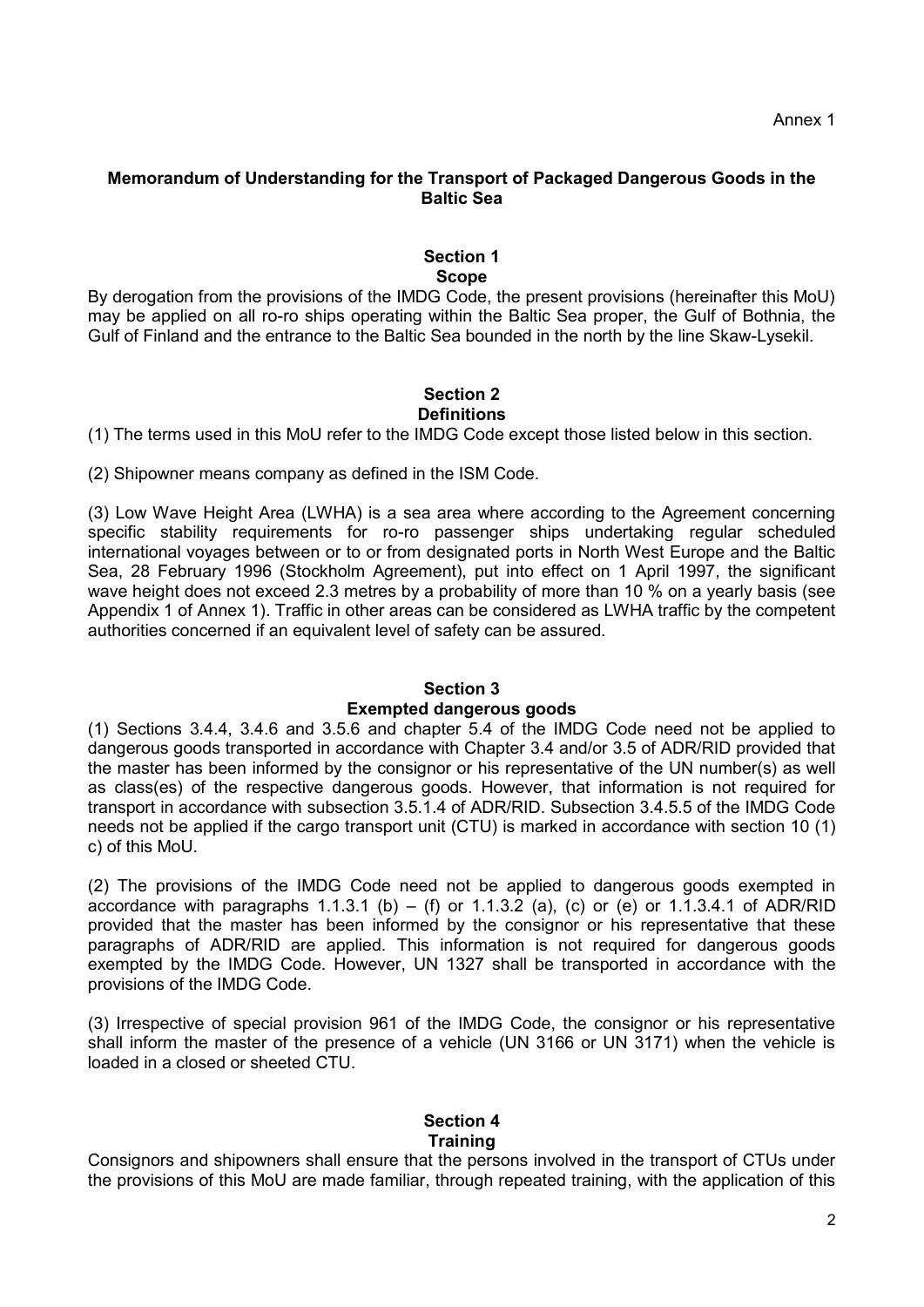MoU including the relevant provisions of ADR/RID commensurate with their responsibilities. Records of the training shall be kept by consignors and shipowners and made available to the employee or competent authority upon request.

#### **Section 5 Classification**

Dangerous goods may be classified in accordance with part 2, chapters 3.2 and 3.3 of ADR/RID. However, substances assigned to special provision 900 of the IMDG Code are prohibited from transport.

#### **Section 6 Use of packagings**

Dangerous goods may be packaged in accordance with chapter 4.1 of ADR/RID, except that the packing instruction R001 in section 4.1.4 of ADR/RID may only be applied for traffic in LWHA.

# **Section 7**

### **Use of tanks**

Tanks may be used in accordance with chapter 4.2 of ADR/RID or chapter 4.3 of ADR/RID, except that tanks with open venting devices are not permitted on board ro-ro ships.

# **Section 8**

# **Bulk transport**

Dangerous goods may be transported in bulk in accordance with column 10 or 17 of Table A of chapter 3.2 and chapter 7.3 of ADR/RID with the following exceptions:

- a) For substances of class 4.3, only closed waterproof CTUs shall be used.
- b) For batteries assigned to UN 2794, UN 2795, UN 2800 or UN 3028, bulk transport is not permitted.

# **Section 9 Marking and labelling of packages**

Packages may be marked and labelled in accordance with chapter 5.2 of ADR/RID.

# **Section 10 Placarding and marking of CTUs**

(1) A CTU may be placarded and marked in accordance with chapter 5.3 of ADR/RID provided the following additional requirements are met:

- a) A CTU containing marine pollutants shall be marked in accordance with subsection 5.3.2.3 of the IMDG Code except when marked in accordance with section 5.3.6 of ADR/RID.
- b) A trailer without a motor vehicle shall display two orange-coloured plates from the time it has been checked at the port facility and during the voyage except when placarded in accordance with section 5.3.1 of the IMDG Code. One of the plates shall be affixed at the front and the other at the rear of the trailer.
- c) A CTU as referred to in paragraph 1.1.3.4.2 of ADR/RID shall display two orange-coloured plates from the time it has been checked at the port facility and during the voyage unless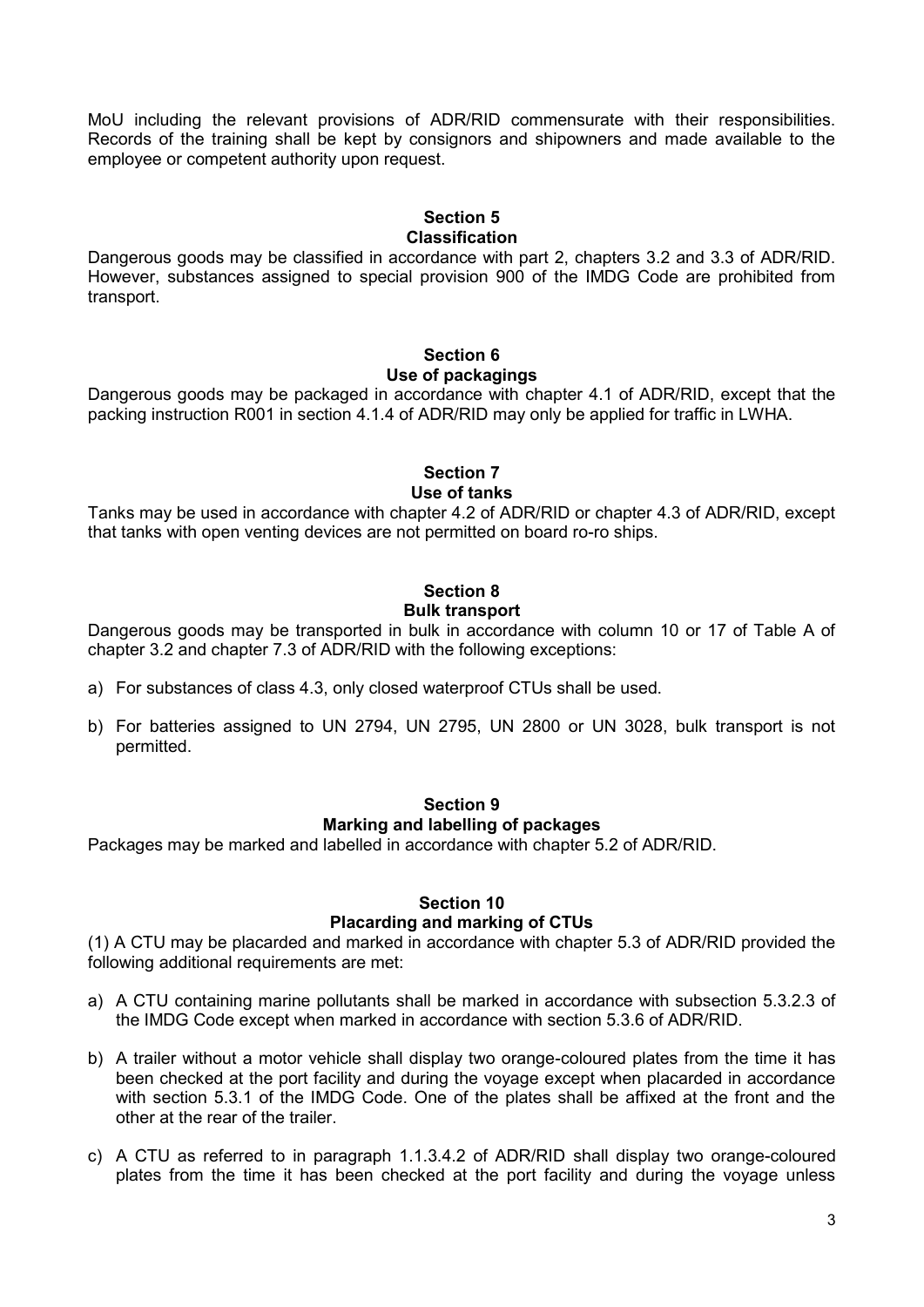marked in accordance with chapter 3.4 of ADR/RID. One of the plates shall be affixed at the front and the other at the rear of the CTU for road transport or on both sides of the CTU for rail transport.

d) A CTU as referred to in subsection 1.1.3.6 of ADR shall display two orange-coloured plates from the time it has been checked at the port facility and during the voyage. One of the plates shall be affixed at the front and the other at the rear of the CTU.

(2) Additional plates required in accordance with paragraph (1) (b) to (d) shall be clearly visible and conform to paragraph 5.3.2.2.1 of ADR/RID regarding size and colour. These plates need not bear UN numbers and hazard identification numbers. These plates may be replaced by self-adhesive sheets, by paint or by any other equivalent process. The responsibility for affixing such plates shall rest with the person actually placing the CTU ready for loading on board the ro-ro ship.

#### **Section 11 Documentation**

(1) The dangerous goods transport document may be issued in accordance with section 5.4.1 of ADR/RID provided the following additional requirements are met:

- a) When liquid dangerous goods with a flashpoint of 60°C or below (closed cup (c.c.)) are to be transported, it shall be indicated whether the flashpoint is <  $23^{\circ}$ C or  $\geq 23^{\circ}$ C to ensure appropriate stowage.
- b) Marine pollutants shall be identified within the documentation as "MARINE POLLUTANT" or .MARINE POLLUTANT/ENVIRONMENTALLY HAZARDOUS" if required by paragraph 5.4.1.4.3.5 of the IMDG Code.

(2) By derogation from section 5.4.2 of the IMDG Code, a container/vehicle packing certificate (CTU packing certificate) needs not be provided for CTUs transported in accordance with subsections 1.1.3.1, 1.1.3.2, paragraphs 1.1.3.4.2 or 1.1.3.4.3 of ADR/RID.

(3) The packing certificate for CTUs packed in accordance with section 14 of this MoU shall state additionally: "Packed together in accordance with the MoU".

- (4) The following documentation (paper version or electronic version) is required aboard the ship:
- a) in addition to section 5.4.3 of the IMDG Code:
	- the International Maritime Dangerous Goods Code (IMDG Code) and
	- $-$  the applicable Regulations Concerning the International Carriage of Dangerous Goods by Rail (RID) or Annexes A and B of the European Agreement Concerning the International Carriage of Dangerous Goods by Road (ADR), as appropriate to the mode of transport;
- b) in accordance with subsection 7.9.1.4 of the IMDG Code, the applicable edition of this MoU;
- c) the emergency response information in accordance with 5.4.3.2 of the IMDG Code shall include the Emergency Procedures for Ships Carrying Dangerous Goods (EmS) and the Medical First Aid Guide for Use in Accidents Involving Dangerous Goods (MFAG).
- (5) By derogation from special provision 932 of the IMDG Code, the certificate is not required if aluminium ferrosilicon powder of UN number 1395, aluminium silicon powder, uncoated of UN number 1398, calcium silicide of UN number 1405 and ferrosilicon of UN number 1408 is transported in packagings.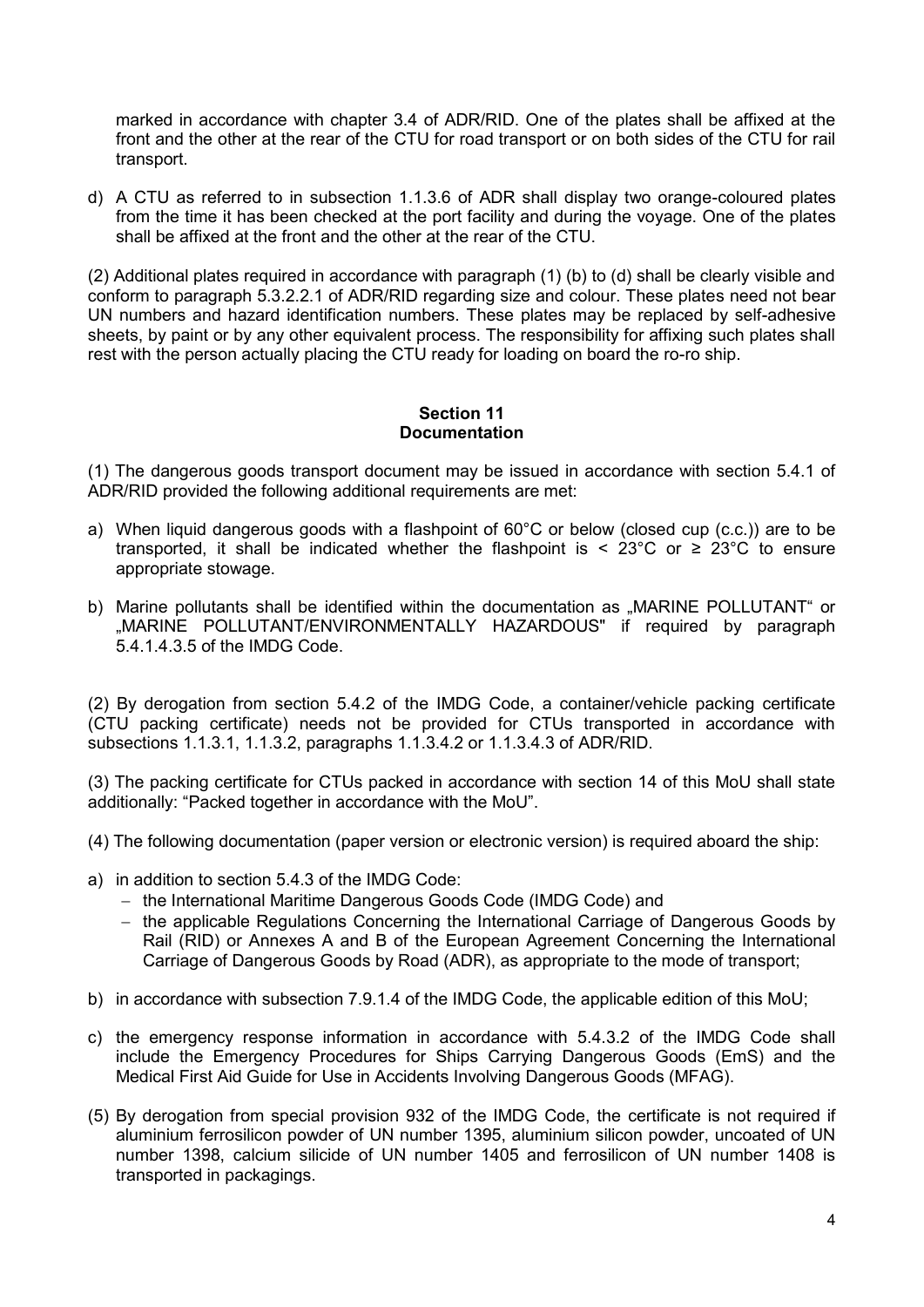# **Section 12 Stowage of CTUs**

(1) By derogation from subsection 7.1.3.2 and the stowage category in column 16a of the Dangerous Goods List of the IMDG Code, dangerous goods of classes 2 to 9 may be stowed in accordance with the table below.

#### **Stowage table for CTUs containing packaged dangerous goods of classes 2 to 9**

Note: Stowage shall also be in accordance with the Document of Compliance (SOLAS 1974, II-2/19) or the Letter of Compliance referred to in section 16 (1) of this MoU.

| Description and class as<br>specified in IMDG<br>Code/RID/ADR              |              | Cargo ships<br>or passenger ships carrying<br>either not more than<br>25 passengers or<br>1 passenger per 3 metres of<br>overall length <sup>*)</sup> |                         | Other passenger ships   |                          |
|----------------------------------------------------------------------------|--------------|-------------------------------------------------------------------------------------------------------------------------------------------------------|-------------------------|-------------------------|--------------------------|
| Description                                                                | <b>Class</b> | On deck                                                                                                                                               | Under deck              | On deck                 | <b>Under deck</b>        |
| Gases                                                                      | 2            |                                                                                                                                                       |                         |                         |                          |
| -flammable gases.                                                          | 2.1          | Permitted                                                                                                                                             | Prohibited              | Prohibited              | Prohibited               |
| -non-flammable non-<br>toxic gases.                                        | 2.2          | Permitted                                                                                                                                             | $Permitted^{1)}$        | $Permitted^{1)}$        | $Permitted^{1}$          |
| -toxic gases                                                               | 2.3          | Permitted                                                                                                                                             | Prohibited              | Prohibited              | Prohibited               |
| Flammable liquids                                                          | 3            |                                                                                                                                                       |                         |                         |                          |
| packing group I or II<br>packing group III                                 |              | Permitted<br>Permitted                                                                                                                                | Permitted<br>Permitted  | Permitted<br>Permitted  | Prohibited<br>Permitted  |
| Flammable solids                                                           | 4.1          |                                                                                                                                                       |                         |                         |                          |
| - UN No.1944, 1945,<br>2254, 2623                                          |              | Permitted                                                                                                                                             | Permitted               | Permitted               | Permitted                |
| other UN numbers                                                           |              | Permitted                                                                                                                                             | Prohibited              | Permitted               | Prohibited               |
| Substances liable to<br>spontaneous<br>combustion                          | 4.2          | Permitted                                                                                                                                             | Prohibited              | Permitted               | Prohibited               |
| Substances which give<br>off flammable gases in  4.3<br>contact with water |              | Permitted                                                                                                                                             | Prohibited              | Permitted               | Prohibited               |
| Oxidizing substances                                                       | 5.1          | Permitted                                                                                                                                             | Permitted               | Permitted               | Prohibited               |
| Organic peroxides                                                          | 5.2          | Permitted                                                                                                                                             | Prohibited              | Prohibited              | Prohibited               |
| <b>Toxic substances</b>                                                    | 6.1          |                                                                                                                                                       |                         |                         |                          |
| - packing group I or II<br>- packing group III                             |              | Permitted<br>Permitted                                                                                                                                | Prohibited<br>Permitted | Permitted<br>Permitted  | Prohibited<br>Permitted  |
| Infectious substances                                                      | 6.2          | Permitted                                                                                                                                             | Permitted               | Prohibited              | Prohibited               |
| Radioactive material                                                       | 7            | Permitted                                                                                                                                             | Permitted               | Permitted               | Permitted                |
| Corrosive substances                                                       | 8            |                                                                                                                                                       |                         |                         |                          |
| packing group I or II<br>- liquids packing group                           |              | Permitted<br>Permitted                                                                                                                                | Prohibited<br>Permitted | Prohibited<br>Permitted | Prohibited<br>Prohibited |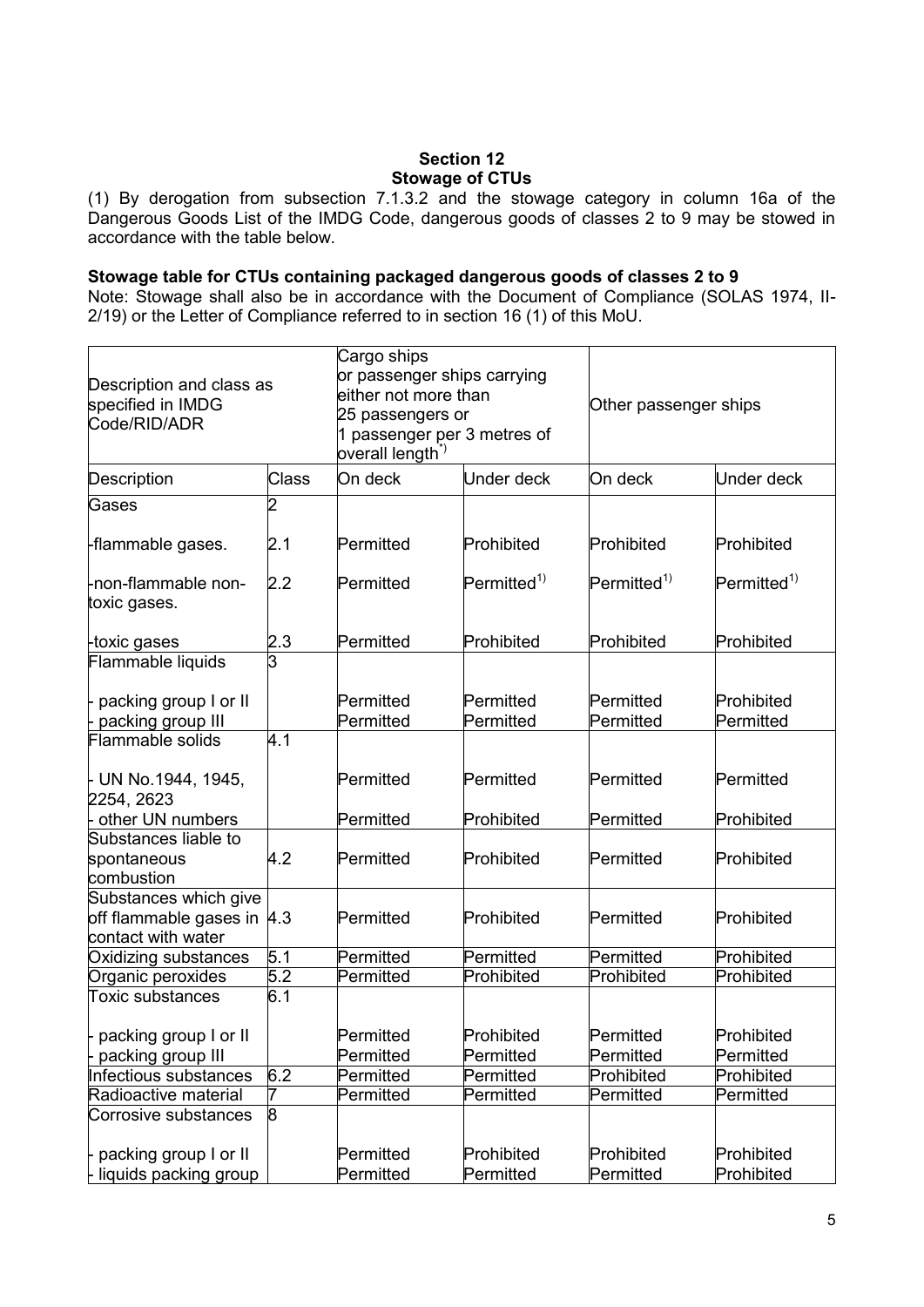| ÌШ<br>- solids packing group<br>Ш                              | Permitted | Permitted | Permitted | Permitted |
|----------------------------------------------------------------|-----------|-----------|-----------|-----------|
| <b>Miscellaneous</b><br>dangerous substances 9<br>and articles | Permitted | Permitted | Permitted | Permitted |

1) Refrigerated gases of ADR or of stowage category "D" of the IMDG Code are prohibited.

\*) For the purpose of this MoU, the total number of passengers may be extended to not more than 1 person per 1 metre of the overall length of the ship.

(2) A Letter of Compliance issued in accordance with previous editions of this MoU for ships constructed before 31 December 2002 is considered to be equivalent to an authorization in accordance with paragraph 7.5.2.6 of the IMDG Code.

### **Section 13 Segregation of CTUs**

By derogation from chapters 7.2 and 7.5 of the IMDG Code for classes 2 to 9 in LWHA traffic, no segregation is required between CTUs if segregation categories "away from" or "separated from" are applicable in accordance with the provisions of the IMDG Code.

# **Section 14 Packing of CTUs**

By derogation from chapter 7.3 of the IMDG Code, for LWHA traffic, packages may be loaded together in the same CTU if segregation categories "away from" or "separated from" are applicable in accordance with the provisions of the IMDG Code. Substances and articles of class 1 or bearing a label of class 1 as a subsidiary risk may be loaded together in the same CTU in accordance with section 7.5.2 of ADR/RID.

# **Section 15**

#### **Contact information for the main designated national competent authorities**

The competent authorities in accordance with these provisions are:

| Denmark | Danish Maritime Authority<br>Carl Jacobsens Vej 31<br>DK-2500 Valby<br>E-mail: info@dma.dk                                 |
|---------|----------------------------------------------------------------------------------------------------------------------------|
| Estonia | Estonian Maritime Administration<br><b>Ship Supervision department</b><br>Lume 9<br>EE-10416 Tallinn<br>E-mail: mot@vta.ee |
| Finland | <b>Finnish Transport Safety Agency</b><br>P.O. Box 320<br>FI-00101 HELSINKI<br>E-mail: kirjaamo@trafi.fi                   |
| Germany | Federal Ministry of Transport and Digital Infrastructure<br>P.O. Box 20 01 00<br>D-53170 BONN                              |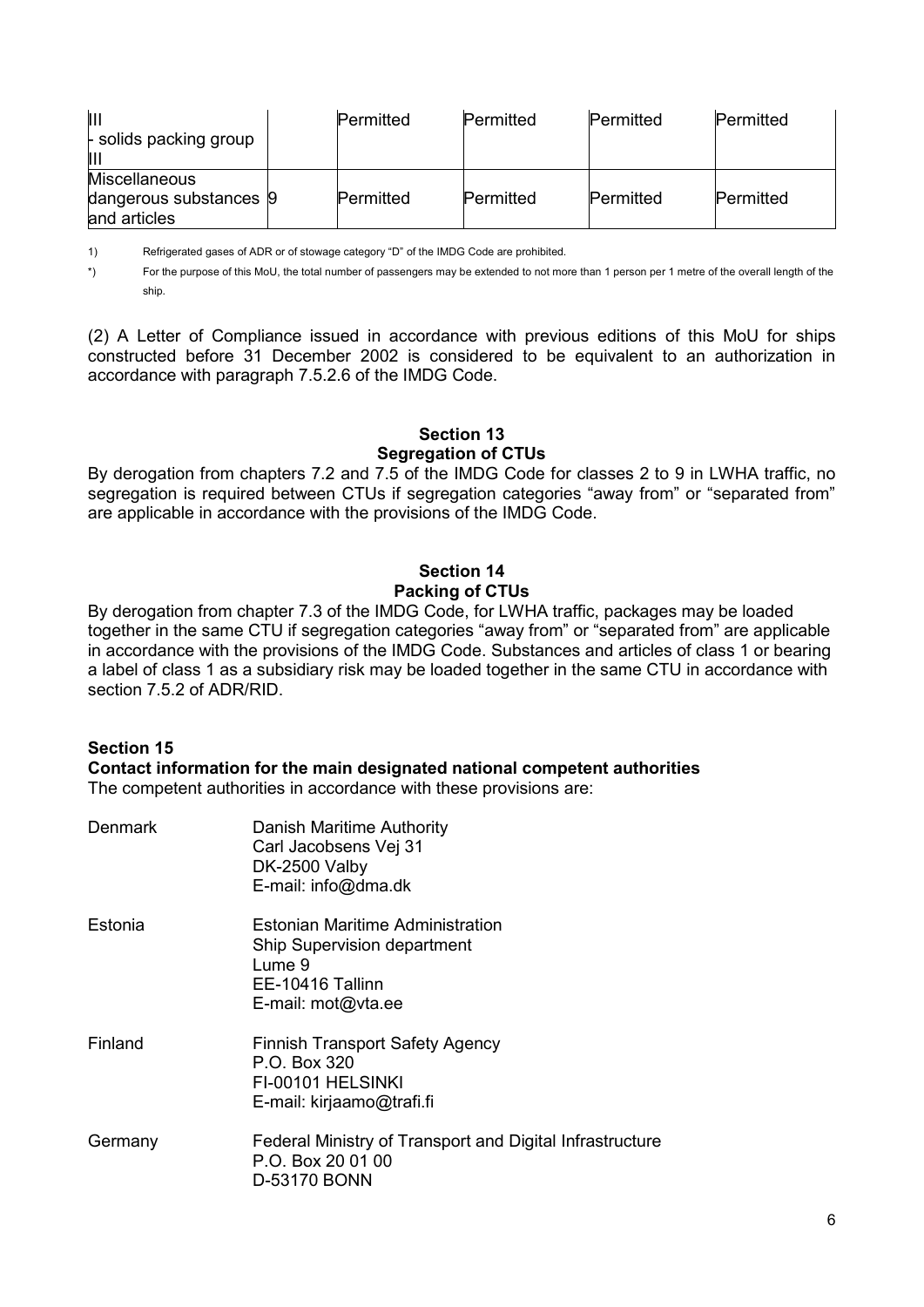|           | E-mail: Ref-G33@bmvi.bund.de                                                                                                       |
|-----------|------------------------------------------------------------------------------------------------------------------------------------|
| Latvia    | Maritime Administration of Latvia<br>5 Trijádibas str.<br><b>LV-1048 RIGA</b><br>E-mail: lja@lja.lv                                |
| Lithuania | Lithuanian Maritime Safety Administration<br>J. Janonio str. 24LT-92251 KLAIPEDA<br>E-mail: msa@msa.lt                             |
| Poland    | Ministry of Maritime Economy and Inland Navigation<br>ul. Nowy Świat 6/12<br>PL-00-400 WARSAW<br>E-mail: sekretariatDGM@mgm.gov.pl |
| Sweden    | <b>Swedish Transport Agency</b><br>SE-601 73 NORRKÖPING<br>E-mail: sjofart@transportstyrelsen.se                                   |

# **Section 16 Transitional provisions**

(1) Ships constructed before 1 September 1984 already provided with a Letter of Compliance in accordance with the Würzburg edition of the MoU may continue to stow dangerous goods in accordance with this Letter of Compliance.

(2) On board cargo ships and passenger ships carrying not more than 1 passenger per 1 meter length of the ship, CTUs may be stowed under deck in accordance with an approval of the competent authority having granted such a stowage until 31 December 2002 in this deck. In this competent case, section 13 of this MoU shall not be applied on that deck.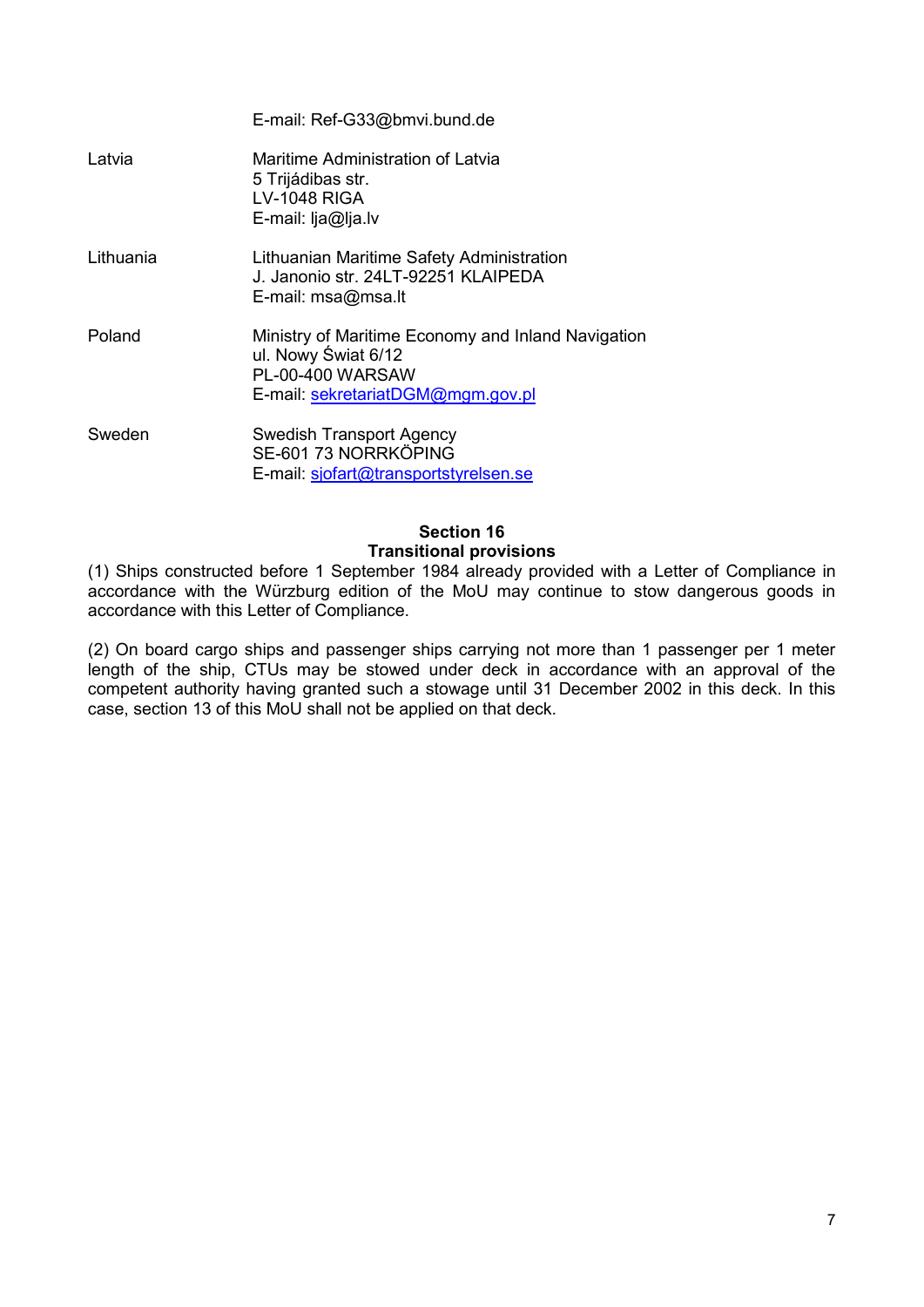### **Appendix 1 of Annex 1**



<sup>©</sup> Herausgegeben vom BUNDES AMT FÜR SEESCHIFFFAHRT UND HYDROGRAPHIE, Hamburg · Rostock<br>Alle Rechte vorbehalten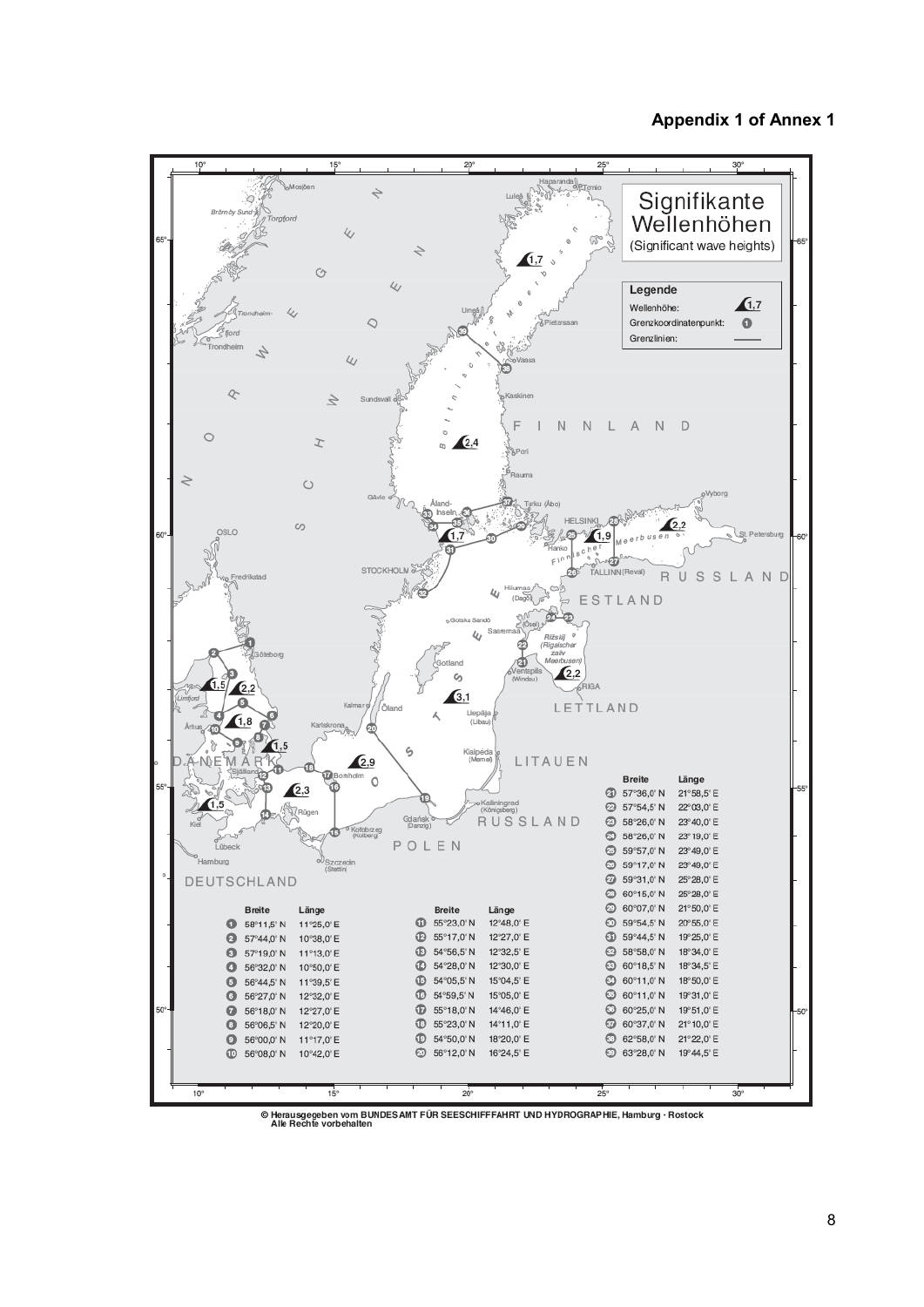# **Principles for amending the Memorandum**

# **General**

1) The MoU may be amended at a conference or through a written procedure.

2) Conferences or written procedures should be so scheduled that amendments to the international transport regulations (ADR, RID and the IMDG Code) can be taken into account.

3) A conference or a written procedure should be hosted by one of the participating countries usually in the following order: Germany, Poland, Finland, Estonia, Lithuania, Sweden, Denmark, Latvia.

4) Each participating country may propose amendments to the MoU. Amendments may also be proposed by observer states/organisations that have been accepted by the participating countries. The participating countries should agree on amendments by consensus.

5) The revised MoU should be reproduced and circulated by the host when new amendments have been adopted. The amended parts of the text should be indicated in the margin.

6) The revised MoU shall come into force six months after the new text is available or as otherwise decided.

7) Distribution and communication in general should be performed by electronic means.

# **Conference**

8) Proposals should be sent to the host of the next conference at least 3 months before the conference takes place. The host should distribute the proposals to all participating countries and observer states/organisations at least 1 month before the conference. All participating countries and observer states/organisations shall have the opportunity to respond to the documents presented within a period of 2 weeks after the distribution.

9) Working groups for special issues may be arranged in the time between the conferences. The reports or proposals from such working groups should be presented at the conference in the same way as other proposals. Working groups may also take place during a conference, and this should, if possible, be notified in advance.

### **Written procedure**

10) A written procedure can be used as an alternative to a conference providing this is proposed by the participating country designated to host the next conference. In such case the designated participating country will host the written procedure.

11) A written procedure can also be initiated if at least 3 participating countries request it. In such case, the participating country who hosted the latest conference should host the written procedure.